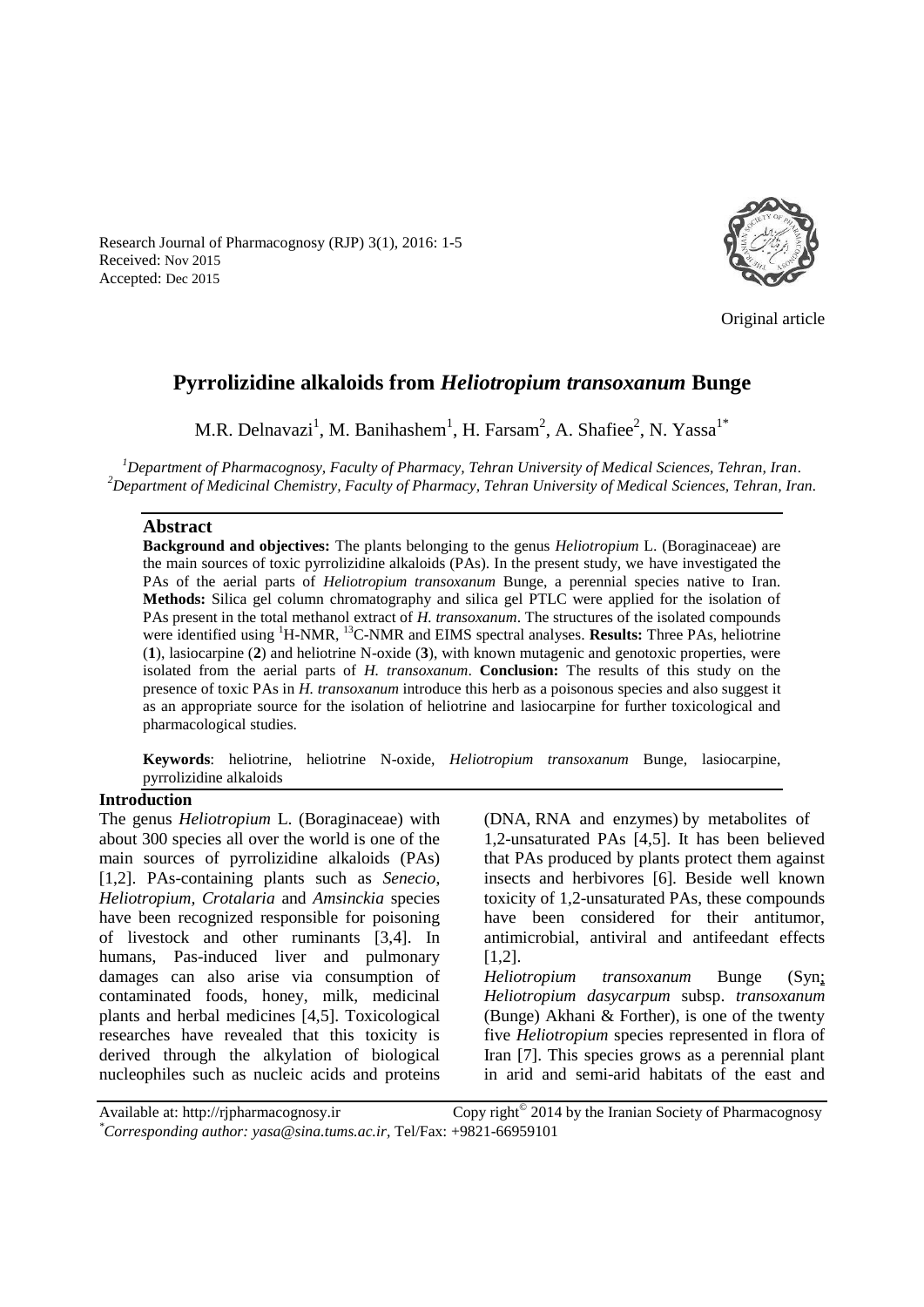center of Iran, also in Afghanistan, Pakistan and central Asia [7]. Previous phytochemical investigation of *H. transoxanum* by Akramov *et al*. led to the isolation of heliotrine from this species [8]. In the present study, in continue of our previous studies on *Heliotropium* species of Iran [9-11], we report the isolation and structure elucidation of alkaloids from the aerial parts of *H. transoxanum* Bunge.

# **Experimental**

## *Plant material*

The aerial parts of *Heliotropium transoxanum* Bunge were collected and identified by Prof. H. Akhani (School of Biology, College of Science, University of Tehran, Tehran, Iran) in July 2010 from Sarakhs region, north-Khorasan province, north-east of Iran.

# *Extraction procedure*

The air-dried and powdered plant sample (1.4 kg) was macerated with methanol  $(5\times8)$  L) at room temperature to get total extract. The obtained extract was concentrated using a rotary evaporator under reduced pressure at 40 °C.

#### *Isolation of crude alkaloid fraction*

The total extract  $(170 \text{ g})$  was suspended in 1% HCl in water (400 mL) and partitioned by the addition of  $CHCl<sub>3</sub>$  (300 mL). The aqueous phase was separated and washed with ethyl acetate (300 mL) to remove any semi-polar impurities. To obtain the salt form of alkaloids, the pH of aqueous phase (600 mL) was adjusted to 2 by addition of 2 N HCl and NaCl  $(20.0 \text{ g})$ . The filtrate of the above mixture was basified to pH 10 with 25% NH4OH (200 mL) and extracted with  $CHCl<sub>3</sub>$  to get crude alkaloid fraction.

# *Isolation and purification of alkaloids*

The crude alkaloid fraction (3.85 g) was divided to seven subfractions (A-G) on a silica gel (Mesh 35-70, Merck) column, eluted with petroleum ether and a gradient mixture of  $CHCl<sub>3</sub>:MeOH$  $(100:0 \rightarrow 50:50)$ , respectively. Subfraction B yielded a pure alkaloid as compound **1** (720 mg). Subfraction D was suspected to contain N-oxide PAs. For reduction of N-oxide PAs present in the subfraction D, the aqueous solution of this fraction was acidified with  $2N$  H<sub>2</sub>SO<sub>4</sub> to pH 2 and stirred for 24 h in the presence of Zn dust. The reduced PAs were then extracted as described above for crude alkaloid fraction. Preparative thin layer chromatography (PTLC) of the reduced PAs on handmade silica gel (Kieselgel 60 HF 254+366, Merck) plates using CHCl3:MeOH:NH4OH (17:3.8:0.25) resulted in the isolation of compound **2** (65 mg). Compound **3** (80 mg) was also isolated from the subfraction F on PTLC with CHCl<sub>3</sub>:MeOH:NH<sub>4</sub>OH (17:3.8:0.25) as eluent.

The <sup>1</sup>H-NMR and <sup>13</sup>C-NMR spectra of the compounds were obtained on Varian 400 unity Plus Spectrometer and their EIMS spectra were recorded on a Finnigan TSQ system at 70 eV.

# **Results and Discussion**

Phytochemical investigation of PAs present in the aerial parts of *H. transoxanum* led to the isolation of three PAs, heliotrine (**1**), lasiocarpine (**2**) and heliotrine N-oxide (**3**) (figure 1). The structures of the isolated compounds were elucidated using  ${}^{1}$ H-NMR,  ${}^{13}$ C-NMR and EIMS spectral analyses, as well as by comparing with data published in the literature [11,12].

## *Chromatographic and spectroscopic data of compounds*

Compound 1 (heliotrine):  $R_f=0.52$ (CHCl3:MeOH:NH4OH) (17:3.8:0.25); EIMS (70 eV), m/z (%): 314  $[M+H]^+$  (3.3), 254 (1), 214 (1), 197 (1.5), 156 (15), 138 (100), 120 (8), 93 (81), 59 (33); <sup>1</sup>H-NMR (see table 1); <sup>13</sup>C-NMR (CDCl3, ppm); δ 136.14 (C-1), 126.74 (C-2), 62.12 (C-3), 54.08 (C-5), 34.16 (C-6), 75.38 (C-7), 79.83 (C-8), 62.63 (C-9), 174.37 (C-1'), 82.13 (C-2'), 78.92 (C-3'), 12.37 (C-4'), 31.85 (C-5'),17.08 (C-6'),16.51 (C-7'), 56.87 (C-8') [11]. Compound 2 (lasiocarpine):  $R_f=0.8$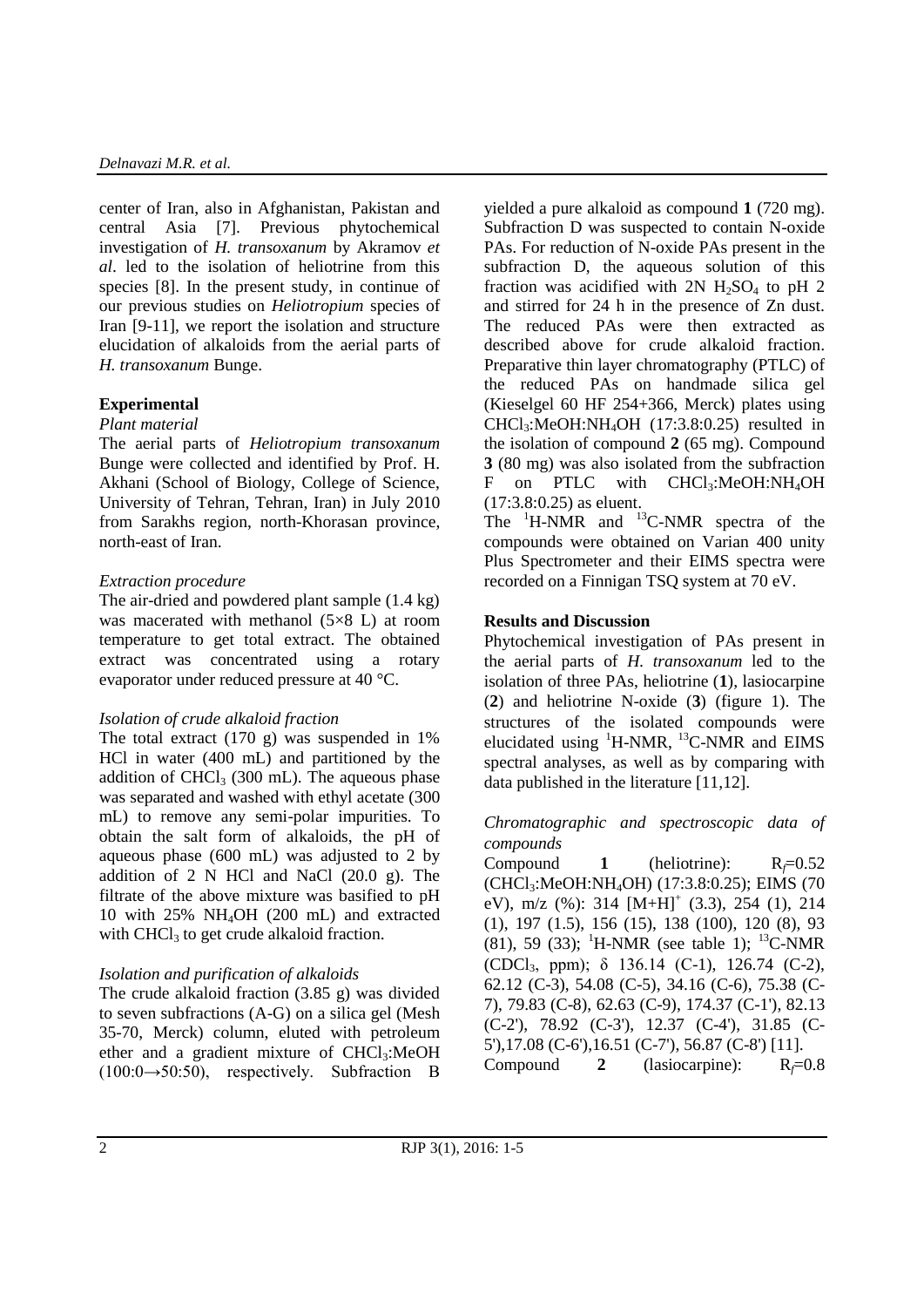

**Figure 1.** Structures of the isolated compounds from *H. transoxanum*

Table 1. <sup>1</sup>H-NMR (400 MHz, CDCl<sub>3</sub>) data of the isolated compounds 1-3 from *H. transoxanum* 

| H no.                 | Compound 1                    | Compound 2                            | Compound 3                            |
|-----------------------|-------------------------------|---------------------------------------|---------------------------------------|
| $\overline{2}$        | 5.72 (br s)                   | 5.65 $(br s)$                         | 5.72 $(br s)$                         |
| $3u^a$                | $3.37(brd, J=16.8 Hz)$        | 3.45 $(d, J=16.0 \text{ Hz})$         | 4.37 (d, $J=16.4$ Hz)                 |
| $3d^b$                | 3.91 (br d, $J=16.8$ Hz)      | 3.85 ( <i>d</i> , <i>J</i> = 16.0 Hz) | 4.50 ( <i>d</i> , <i>J</i> = 16.4 Hz) |
| 5u                    | 2.62(m)                       | 2.85(m)                               | 3.60(m)                               |
| 5d                    | 3.37(m)                       | 3.15(m)                               | 4.03(m)                               |
| 6u                    | 1.94 (m)                      | 1.81(m)                               | 2.11(m)                               |
| 6d                    | 2.04(m)                       | 1.81(m)                               | 2.43(m)                               |
|                       | 4.12 $(q, J=6.4 \text{ Hz})$  | 5.13(m)                               | 4.31(m)                               |
| 8                     | 3.97 (brs)                    | $4.15$ ( <i>br s</i> )                | 4.77 (br s)                           |
| 9u                    | 4.65 $(d, J=13.2 \text{ Hz})$ | 4.93 (d, $J=14.4$ Hz)                 | 4.78 (d, $J=14.0$ Hz)                 |
| 9d                    | 5.05 $(d, J=13.2 \text{ Hz})$ | 4.93 (d, $J=14.4$ Hz)                 | 4.89 (d, $J=14.0$ Hz)                 |
| 3'                    | 3.59 $(q, J=6.4 \text{ Hz})$  | 3.70 $(q, J=6.0 \text{ Hz})$          | 3.70 $(q, J=6.0 \text{ Hz})$          |
| $4^{\prime}$          | $1.13(d, J=6.4 \text{ Hz})$   | 1.21 (d, $J=6.0$ Hz)                  | 1.14 $(d, J=6.0 \text{ Hz})$          |
| 5'                    | 2.15 (hept, $J=6.8$ Hz)       |                                       | 1.96 (hept, $J=6.8$ Hz)               |
| 6'                    | $0.93$ (d, J = 6.8 Hz)        | 1.25(s)                               | $0.93$ (d, J = 6.8 Hz)                |
| 7'                    | $0.87$ (d, J = 6.8 Hz)        | 1.11(s)                               | $0.91$ (d, J = 6.8 Hz)                |
| 8'                    | 3.4(s)                        | 3.26(s)                               | 3.29(s)                               |
| 3"                    |                               | 5.85 $(q, J=7.2 \text{ Hz})$          |                                       |
| 4"                    |                               | 1.95 $(d, J= 7.2 \text{ Hz})$         |                                       |
| 5"                    |                               | 1.80(s)                               |                                       |
| Notes:<br>down<br>up, |                               |                                       |                                       |

(CHCl3:MeOH:NH4OH) (17:3.8:0.25); EIMS (70 eV), m/z (%): 412 [M+H]<sup>+</sup> (2.8), 311 (1), 279 (1), 220 (23.8), 136 (50.4), 120 (100), 119 (71.4), 106 (6.6), 94 (30.4), 93 (28.5), 83 (4.2), 59  $(36.1);$  <sup>1</sup>H-NMR (see table 1). <sup>13</sup>C-NMR (CDCl<sub>3</sub>, ppm) 134.61 (C-1), 128.27 (C-2), 62.17 (C-3), 54.35 (C-5), 30.47 (C-6), 76.61 (C-7), 78.77 (C-8), 62.17 (C-9), 173.72 (C-1'), 83.61 (C-2'), 78.58

(C-3'), 12.83 (C-4'), 72.86 (C-5'), 26.42 (C-6'), 24.57 (C-7'), 56.41 (C-8'), 167.48 (C-1''), 127.42 (C-2''), 138.23 (C-3''), 15.91 (C-4''), 20.57 (C-5'') [12].

Compound **3** (heliotrine N-oxide):  $R_f = 0.32$ (CHCl3:MeOH:NH4OH) (17:3.8:0.25); EIMS (70 eV), m/z (%): 314  $[M+H]$ <sup>+</sup>-16 (39), 240 (1), 156 (5.7), 139 (22), 138 (100), 120 (13.3), 93 (46.6),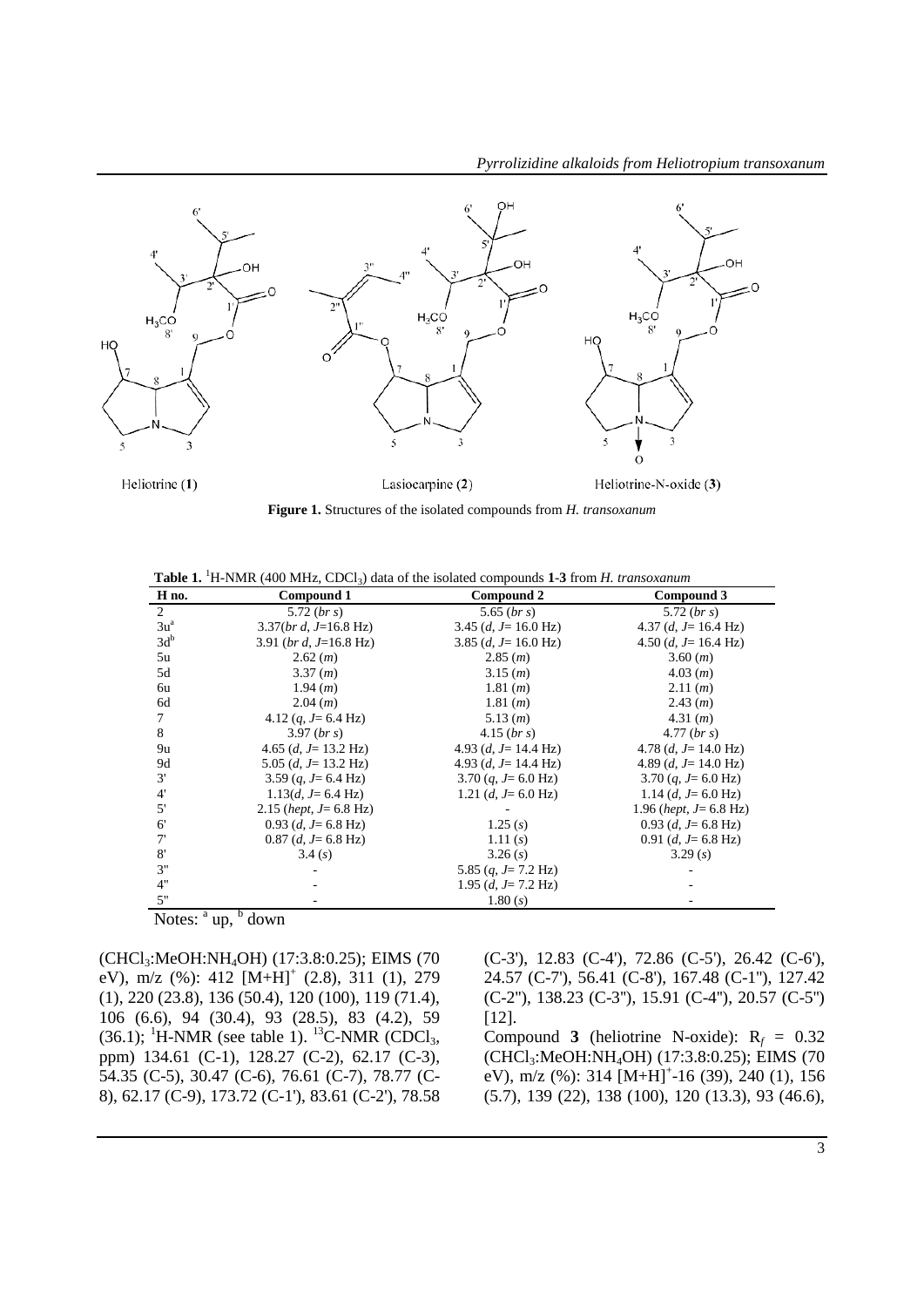83 (4.7), 80 (15), 59 (28.5); <sup>1</sup>H-NMR (see table 1). <sup>13</sup>C-NMR (CDCl3, ppm) 134.02 (C-1), 120.24 (C-2), 76.82 (C-3), 68.12 (C-5), 33.41 (C-6), 71.52 (C-7), 96.17 (C-8), 60.71 (C-9), 173.85 (C-1'), 83.07 (C-2'), 78.72 (C-3'), 11.51 (C-4'), 33.05 (C-5'), 17.12 (C-6'), 17.12 (C-7'), 56.53 (C-8') [11].

Among the isolated compounds, lasiocarpine (**2**) and heliotrine N-oxide (**3**) have been reported from this species for the first time. These compounds (**1**-**3**), however, have been previously reported from some other *Heliotropium* spp. such as *H. europaeum*, *H. disstiflorom*, *H. indicum*, *H. lasiocarpum,* etc. [2]. Heliotrine and lasiocarpine are classified as heliotridine-type PAs [5]. It has been shown that these two compounds (**1** and **2**) induce chromosome damage and mutagenicity via DHP (Didehydropyrrolizidine alkaloid) derived DNA adducts [4,5]. Heliotrine and lasiocarpine have also been documented for their antimicrobial properties [13]. Heliotrine isolated from *H. subulatum* has exhibited a moderate antibacterial activity against *Escherichia coli*, *Streptococcus pneumoniae*, *Bacillus subtilis*, *Bacillus anthracis* and *Staphylococcus aureus* (Inhibition zones (IZ); 10-15 mm) and a weak antifungal activity against *Aspergillus niger*, *Aspergillus fumigates* and *Penicillium chrysogenum* (IZ; 8-10 mm) [13]. Satish *et al*. have also reported the antibacterial effects of lasiocarpine from *H. ellipticum* on *Escherichia coli* (IZ; 12.00 ± 0.34 mm) and *Escherichia cloacae* (IZ:  $10.00 \pm 0.41$  mm) in disk diffusion assay [14]. Furthermore, heliotrine has been shown to possess antiviral activity  $(1\times10^3)$ reduction factor) against *Poliomyelitis* and *Vesicular stomatitis* at a concentration of 10 µg /mL [15].

Considering the biological activities of heliotrine and lasiocarpine, the results of this study highlight *H. transoxanum* as a source of bioactive PAs which can be subjected to the isolation of heliotrine and lasiocarpine, in order to further evaluate their toxicological and pharmacological properties.

#### **Acknowledgment**

The authors are grateful to Prof. H. Akhani (School of Biology, College of Science, University of Tehran, Tehran, Iran) for collection and identification of the plant material.

#### **Declaration of interest**

The author declares that there is no conflict of interest. The author alone is responsible for the content of the paper.

#### **References**

- [1] Goyal N, Sharma SK. Bioactive phytoconstituents and plant extracts from genus *Heliotropium*. *Int J Green Pharm*. 2014; 8(4): 217-225.
- [2] El-Shazly A, Wink M. Diversity of pyrrolizidine alkaloids in the Boraginaceae structures, distribution, and biological properties. *Diversity*. 2014; 6(2): 188-282.
- [3] Fu PP, Xia Q, Lin G, Chou MW. Genotoxic pyrrolizidine alkaloids-mechanisms leading to DNA adduct formation and tumorigenicity. *Int J Mol Sci*. 2002; 3(9): 948-964.
- [4] Wiedenfeld H, Edgar J. Toxicity of pyrrolizidine alkaloids to humans and ruminants. *Phytochem Rev*. 2011; 10(1): 137- 151.
- [5] Chen T, Mei N, Fu PP. Genotoxicity of pyrrolizidine alkaloids. *J Appl Toxicol*. 2010; 30(3): 183-196.
- [6] Ober D, Kaltenegger E. Pyrrolizidine alkaloid biosynthesis, evolution of a pathway in plant secondary metabolism. *Phytochemistry*. 2009; 70(15): 1687-1695.
- [7] Khatamsaz M. *Flora of Iran: Boraginaceae*. Tehran: Research Institute of Forests and Rangelands, 2002.
- [8] Akramov S, Shadmanov Z, Samatov A, Yunusov SY. Alkaloids of *Senecio jacobea*, *Heliotropium acutiflorum*, and *H. transoxanum*. *Chem Nat Compd*. 1968; 4(4):